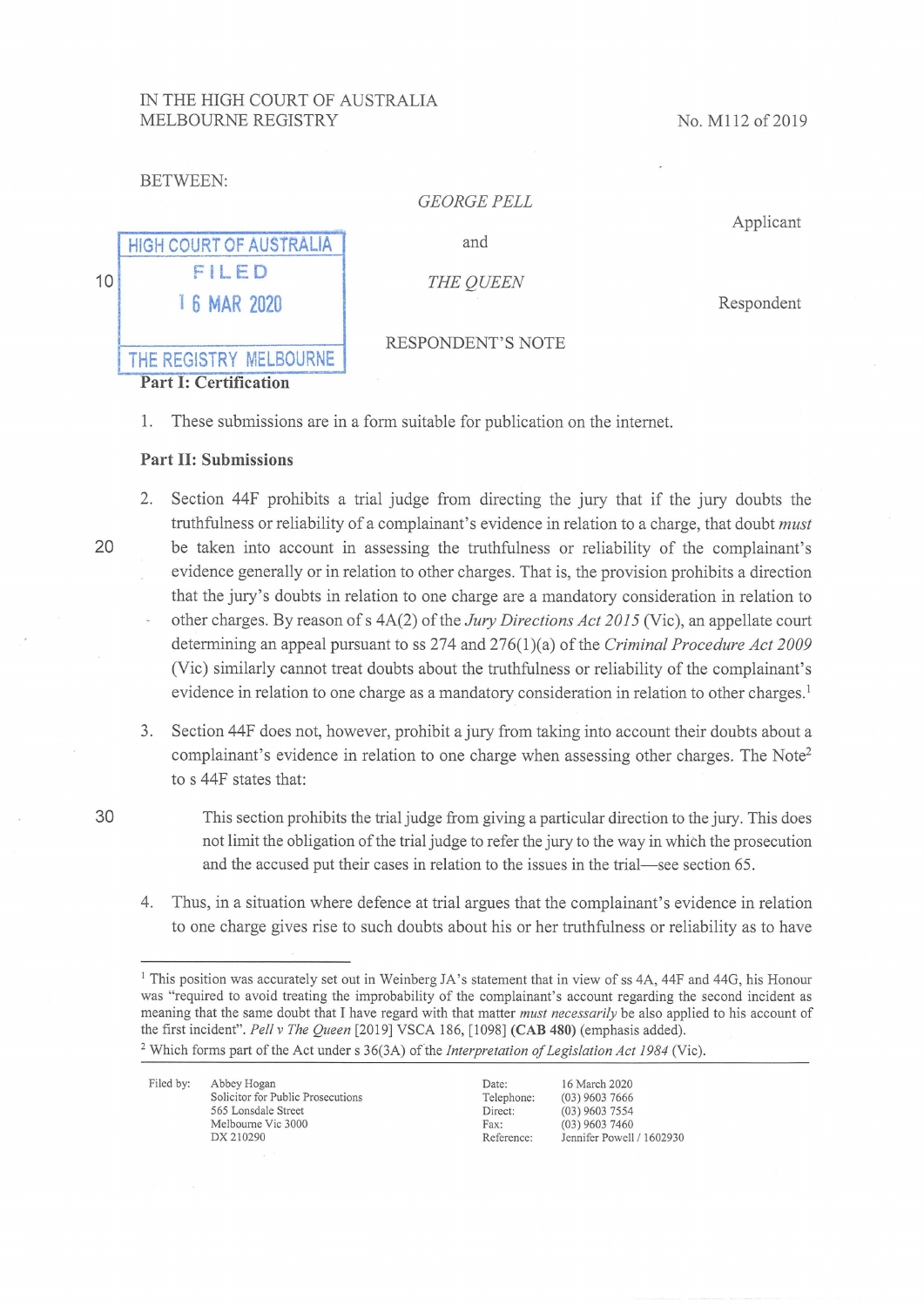a bearing on other charges, the Note indicates that s 44F does not prevent the trial judge from referring to that argument in summing up. That would not be the case if the jury were not pennitted to reason in that way. In this vein, the relevant Explanatory Memorandum states in relation to s 44F:3

New section 44F provides that, in a trial in which more than one offence is charged, the trial judge must not give a *Markuleski* direction. ...

The prohibition does not extend to counsel. It would be inappropriate to prevent defence counsel from arguing along these lines on behalf of an accused. As the Note provides, if counsel has made a *Markuleski* type argument, the trial judge may refer to that argument when complying with section 65 of the Act (Trial judge's obligations when summing up).

5. The approach in ss 44F and 44G is reflective of the Victorian Court of Appeal's decision in  $R \text{ v } PMT$ <sup>4</sup>. In that case, the appellant appealed against his conviction on grounds including that the trial judge erred in not giving a *Markuleski* direction. The Court of Appeal expressed doubts about the desirability of giving a *Markuleski* direction. Buchanan JA stated:<sup>5</sup>

I think it unlikely that a jury given a separate consideration direction will be entirely runnfluenced by the impressions they derive from the evidence of a witness taken as a whole; I doubt that such a natural tendency needs judicial encouragement in the form of a Markuleski direction. Further, I am of the opinion that the proposed direction is likely to promote propensity reasoning and produce confusion rather than assist a jury to properly evaluate the evidence. in my view, in this case it was well within the ability of the jury to assess the evidence of the complainant in the light of their own experience and with the benefit of the addresses of counsel, without the necessity of the warning advocated by counsel for the applicant.

- 6. As Buchanan JA observed, the mode of reasoning suggested by a *Markuleski* direction is not inherently inconsistent with the separate consideration direction.<sup>6</sup> It is only where the jury is directed that they *must* adopt such reasoning that the issue of inconsistency with the separate consideration direction arises. 7
- 7. The text, context and purpose of ss 44F and 44G indicate that those provisions do not prevent ajury from taking into account, where they consider it appropriate to do so, the impressions they have derived from the evidence of the complainant taken as a whole. That being so, the

 $-2-$ 

20

30

10

<sup>&</sup>lt;sup>3</sup> Explanatory Memorandum, Jury Directions and Other Acts Amendment Bill 2017 (Vic) 6. Section 44F (together with the other provisions of Pt 4 Div 8 of the Jury Directions Act 2015 (Vic)) was inserted by s 5 of the Jury Directions and Other Acts Amendment Act 2017 (Vic).

<sup>4 (2003) 8</sup> VR 50.

 $\frac{1}{2}$  (2003) 8 VR 50, 59 [32] (citation omitted). See also at 52 [6] (Charles JA), 59 [34] (Chernov JA). Similar concerns to those stated by Buchanan JA were stated in the Explanatory Memorandum, Jury Directions and Other Acts Amendment Bill 2017 (Vic) 5-6

 $6$  See CAB 63-64 for the direction in this matter.

<sup>&</sup>lt;sup>7</sup> See the Explanatory Memorandum, Jury Directions and Other Acts Amendment Bill 2017 (Vic) 5-6, which expressed the concern that "[t]he Markuleski direction is inconsistent with the direction that the jury must consider each charge separately".